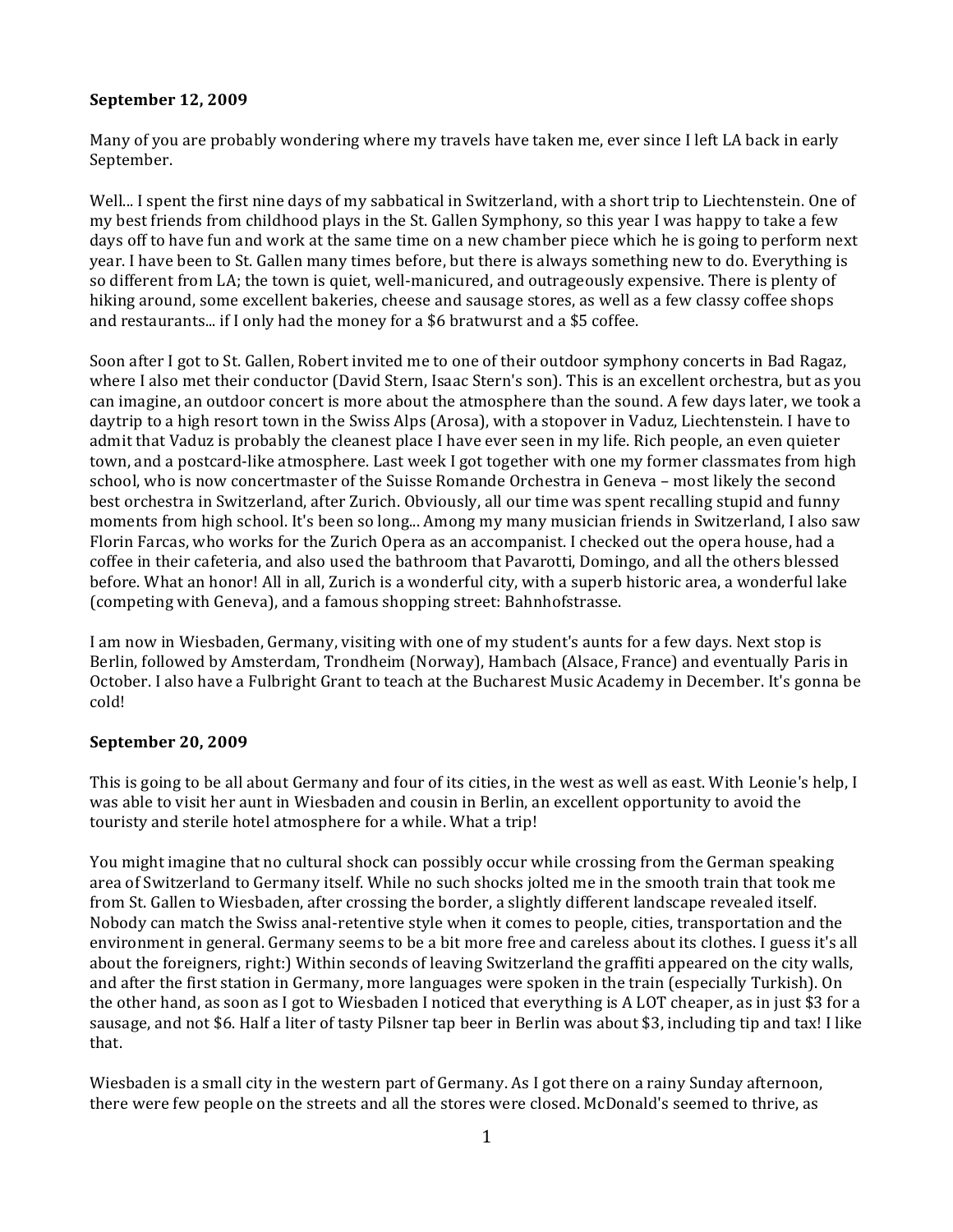usual. Leonie's aunt, Brigitte, put up with me for 3 nights, which was more than enough to visit the area. The second day was spent visiting Frankfurt, the financial capital and airline hub of modern Germany. Following WWII, little is left from the old town, except a few well-preserved medieval streets and town squares. The rest is all about steel and glass, and for us composers, the Ensemble Modern. The third day of my Wiesbaden area affair was spent in Mainz, where Mr. Guttenberg created his famous printing press. I was initially planning to take a cruise on the Rhine (the landscape and castles are supposed to be spectacular), but on that Tuesday there seemed to be no cruises leaving from my location. In any case, I found Mainz to be quite enjoyable. One of its prominent churches had all its stained glass windows created by Marc Chagall, while the main cathedral was rather impressive, especially through its size. The old part of the city was well kept, with lots of restaurants, stores, and an open-air market. I had a good time.

The train ride to Berlin took over five hours, despite booking a ticket on the fastest land ride in Germany, the ICE. Guess what... it was 30 minutes late (the maximum speed of 250km/155 miles per hour didn't seem to help). And then, Berlin slowly revealed itself in front of my eyes. A truly impressive capital! The city itself is a lesson in 20th century history, from the pre-war German state, to Hitler's bunker, the East/West wall, and the rebirth of unified Germany. I spent the first night in an excellent hostel (centrally located for 40 Euros per night only!), and the first evening walking the entire Berlin Mitte area like crazy. Check Point Charlie, Unter Den Linden Boulevard and the Brandenburg Gate were the highlights. While the effects of WWII and communism were not immediately obvious, a well-traveled European would quickly notice that only about 10% of the buildings originate in the 19th century and before. Switch to Paris, Vienna, Amsterdam, or Venice, and the percentage goes up to 90. After buying a 3-day museum card, I started checking out Berlin's treasures, starting with the Pergamon Museum, Bode, Museum of Musical Instruments, the Old National Gallery and the German Guggenheim. Just to get a general idea, there were about 20 other museums on the list that came with that pass! Of the ones that I visited, I strongly recommend the Pergamon, which has one of the best collections of Ancient Greek, Roman and Islamic art in the world. Among the highlights, a rendition with original pieces from the Pergamon Temple (Greece), and the gate of Ishtar, from Babylon. Parts of east Berlin also reminded me of old socialist Europe, and Bucharest in particular. Large apartment blocks, wide avenues, old sidewalks, and boringly functional architecture. No matter how hard the new Germany is trying to overcome its painful life in the 20th century, the architectural scars are going to remain for a few decades, if not centuries. At the end of the day, I felt that Berlin is trying really hard to be reborn as a major European cultural center. It's not a particularly neat urban area, but this makes it more real. A long history of avant-garde movements mixed with cheap rents, and the striking clash between East and West seems to have attracted a large number of artists, musicians, and writers. The German government has been investing heavily in its infrastructure and buildings, so the state support is there. It remains to be seen what the fruits will taste like. What I saw, I liked very much though.

As I started writing this long postcard in the train, in Germany, we crossed into Holland about an hour ago. The happy free roaming cows I left in Switzerland are back. Everything here is small and cute. No mountains though... Just found out that a Swedish group played my "Moto Perpetuo" four days ago at the Musica Viva Festival in Lisbon, Portugal. I wish I knew about this before.

#### **October 8, 2009**

I left Berlin on Sept. 20, on a train to a small town in southern Holland called Tilburg. Back in the mid 90s I used to visit my best friend there every year, so it felt like being home again. Daniel Held used to be my classmate, neighbor, and partner in crime in Bucharest, from the second grade all the way to the crazy college years. These days he plays in the Eindhoven Brabants Orchestra, and lives with his Dutch girlfriend Charlotte, also a violinist. There is not much one can do in Tilburg except drink Belgian beer, which comes from a large number of abbeys and small breweries located within 20 miles of the town. As a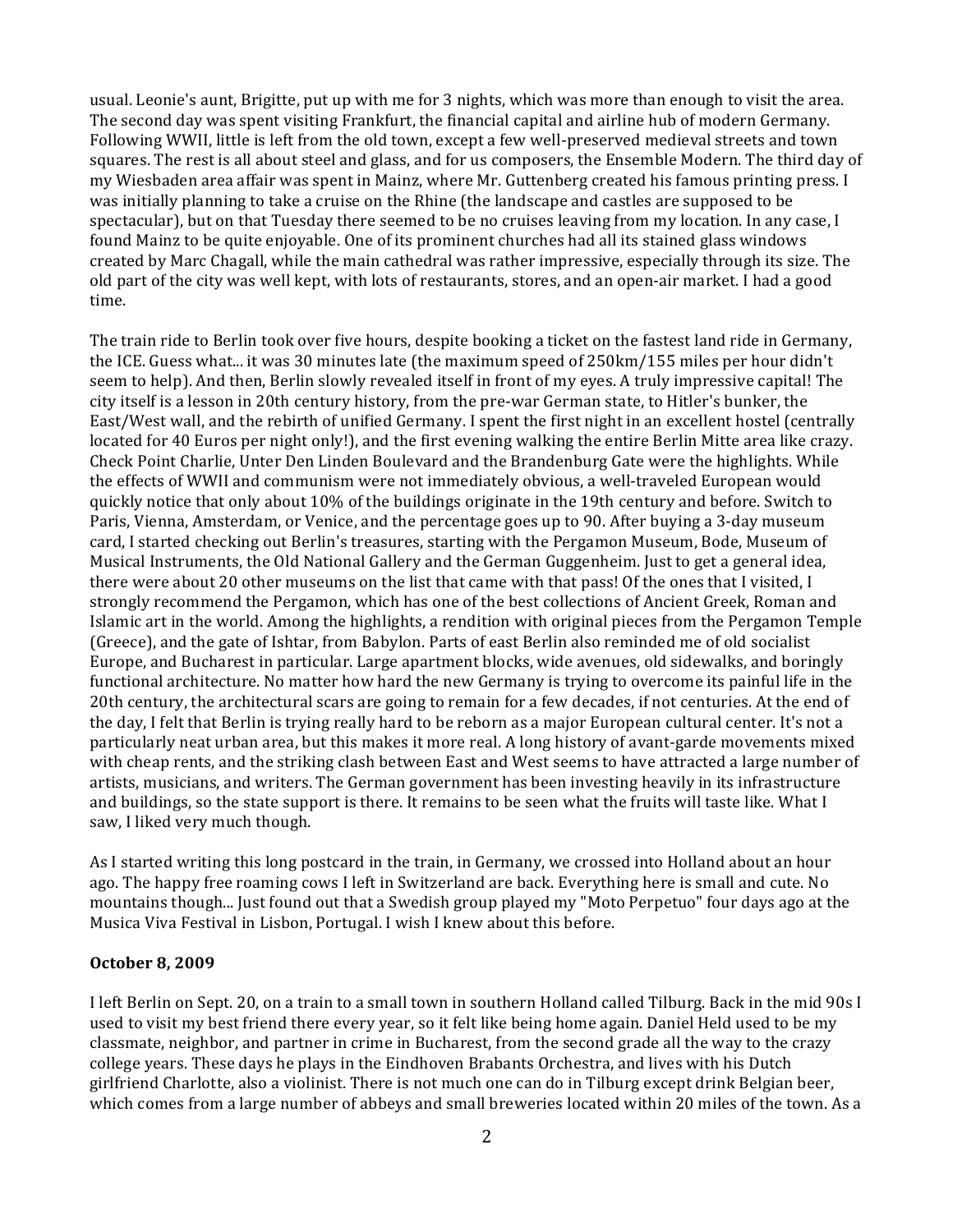matter of fact, one of the best Belgian-style breweries in the world is located just about 3 miles from Daniel's house (occasionally you can find "La Trappe" in fancy stores like Whole Foods or BevMo). As I am a huge fan of Belgian-style beers, you can imagine that I had to pay homage to this "Temple of Pleasures" as soon as I arrived in town!

After only 2 days in Holland, I took a couple of flights north, all the way to Tronheim, Norway. Perhaps I should backtrack a little and tell you how this whole adventure got started in the first place. A few years ago I met Odd Johan Overoye in Los Angeles, during his Fulbright-sponsored visit at CSUN. We exchanged ideas, music, and stayed in touch over the years. Daniel and Dolly Kessner visited him a couple of years ago (when they played one of my pieces), so I guess now it was my turn. Our idea was to spend about two weeks in Trondheim, with the first week devoted to attending concerts and lectures during their annual new music festival, and the second week focused on me lecturing on new music topics and analysis. Trondheim is a small and beautiful city, with a magnificent cathedral, lots of concert halls, and superb hiking by the sea as well as in the surrounding hills. Unfortunately, during my time there (11 days total) it rained every day as it got progressively colder, all the way to the low 30s F. I think I must have seen the sun a total of about 10 minutes, and the blue sky no more than 3 hours during my entire trip. Everybody was telling me that such weather is not at all typical for September. Liars! Despite all these obstacles, Odd Johan and I managed to do some hiking every now and then, which gave me a chance to enjoy what Norway is known for, besides lots of oil and tasty salmon: its natural beauty. I got a taste of some specialties as well, such as sheep and cabbage, fish cakes, brown cheese, and heavy dark bread. Everything is VERY expensive in Norway, from a \$12 hot dog, to a \$14 beer, and a \$50 simple main dish in a restaurant. Even in the grocery stores, a beer was \$4 per can. Last but not least, despite their huge oil reserves, gas is \$8 a gallon.

The music festival had a few excellent chamber music and symphonic concerts, with guest artists coming from all over Europe. Unfortunately the guest composer was Oswaldo Golijov, who in my opinion is as good to us as Salieri was to the Austrians. Trondheim Conservatory, where I taught in the second week was centrally located, within 5 minutes from Odd Johan's house, where I was staying. I had a great time lecturing there on various topics from musical analysis, to new American and Romanian composers, Bartok's music, and of course, my compositions. The students were quite receptive, although a bit shy. Just in case you didn't know yet, everybody speaks perfect English in Norway.

I shall definitely return to Norway one day, to visit the more impressive fjords in the south in a better weather, if possible. Odd Johan and his family were great hosts, and getting to know a new country by living with a family is always a very special gift. Last but not least, it was great to visit a place where people do not hate Americans that much, or at least they do not mention that every two minutes. I am now in Paris, and the entire U.S. has just been described to me as the world of McDonald's and Mickey Mouse. Welcome to France!

### **October 10, 2009**

After a month of traveling across Europe I finally made it to France, where I'm going to spend the next two months. You can imagine how good it is to have a stable place, where I could finally empty my suitcase and enjoy more of a structured life.

Prior to my arrival in Paris, I spent three days in the Alsace/Lorraine area, in the northeastern corner of France. As my apartment was not ready for a few days, I got to visit Sandrine Fuss (an old friend from the early 90s) and her family. Sandrine is completing a doctorate in musicology in France, and actually knows my music quite well, since she wrote a research paper on my works a few years ago. Obviously, substantial eating was involved during this short period. The cuisine in this area has been influenced by the Germans for centuries, as the border changed quite often until the end of WWII. Besides the usual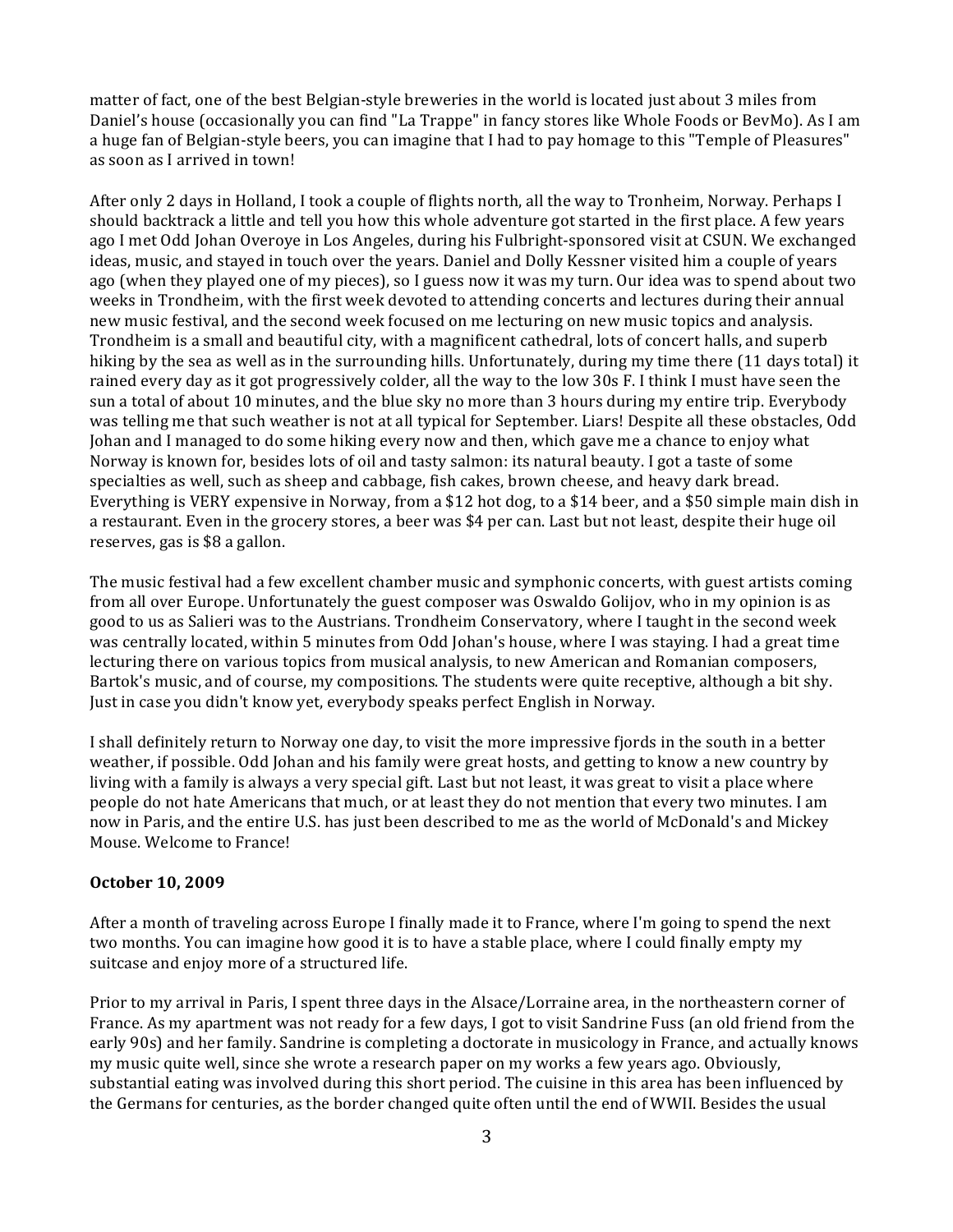selection of superb cheeses, my diet included the traditional "choucrute", a type of sauerkraut cooked with white wine, and garnished with sausages, ham, and other types of smoked meat. Both Sandrine and her mother cooked everyday for me, mostly with ingredients coming from their garden. Such a feast of monumental proportions shall never be forgotten! At the end Alsace/Lorraine chapter I spent a day in Metz, visiting the magnificent cathedral and a couple of museums. With some luck I found a centrally located hotel for only \$45, from which I walked around the old town for a few hours... pulling my humongous suitcase for 10 blocks all the way there was a problem though, especially while raining. Metz was not bad; a nice little city with many fortifications, small pedestrian streets, the oldest church in France (going back to year 400 AD!), and the occasional rain coming and going every hour or so. My trip to Paris (by way of the TGV, the fastest bullet train in Europe) took only an hour and a half, for a price of about \$60, first class. I am getting spoiled!

I am now comfortably set with a two-bedroom apartment in *Le Marais*, which is among the most beautiful and well-preserved neighborhoods in Paris. Central location, small streets, lots of restaurants, excellent pastries, and almost \$2500 per month for a smallish apartment with everything I need: furniture, sheets, cable TV, fully equipped kitchen, and the occasional noise coming from the typical European mopeds. A bit steep, but definitely worth for a short period. From my second day here, I started attending a French language school during weekdays and began calling and writing to all the composers and musicians I know. My goals are to network, attend concerts, exchange music and ideas, and work towards future performances of my music in Paris. Today I went to a new music concert with Ensemble Intercontemporain at the Centre Pompidou, and saw Boulez sitting in the same row with me. The music was quite good, and the hall was almost full. I even got a discounted ticket for \$15. Pas mal!

### **November 12, 2009**

I suspect you have been wondering for a while now if my English writing abilities have vanished completely, as it's been more than a month since I wrote you. Indeed, ever since moving to Paris in early October I've been trying really hard to improve my French, and becoming "one of them". I'm going to school everyday, meeting composers, visiting museums, going to concerts, and especially continuing my daily regimen of cheese and pastries. *C'est super!* 

As I promised not to bore you with stories and pictures of the Eiffel Tower and the Louvre, I'm going to move straight to the juicy part: *la musique.* As you can imagine, my focus has been the contemporary landscape, and the IRCAM/Centre Pompidou scene in particular. A great advantage is my location in *Le Marais* (the apartment is only about 10 minutes away from these venues), which means that I have been able to attend pretty much every concert they have produced during the last month or so. Among them there were four concerts at IRCAM and two at Centre Pompidou (most of them involving electro-acoustic music), one at *Salle Pleyel* (with Ensemble Intercontemporain and Boulez conducting Ligeti and Stockhausen), and one at the Paris Regional Conservatory, with Ensemble 2E2M performing works by Enno Poppe and C.P.E. Bach. I also heard a great chamber music recital at *Ecole Normale de Musique*, as well as a couple of organ recitals in various churches around Paris. While I found each of these events to be stimulating, after a couple of weeks I realized that if you are a composer living in Paris, being friends with Boulez would not be such a bad idea. The government sponsors many concerts and new music ensembles, but the majority of these grants are centered around IRCAM and its satellites. Furthermore, most of the young composers seem to continue on the same path opened by Papi Pierre in the 50s, which in turn gives them a chance to be performed and acknowledged by the major ensembles and venues he established. The emphasis is on crafting complex sonic structures, exploring timbre, while completely avoiding any sort of formal predictability, rhythmic pulse, and harmonic direction. For some reason, humor has been completely extinguished from the concert hall. During the last two weeks I have also reconnected with one of my friends (Allain Gaussin), who is a well established composer, former professor at the Paris and Sevran conservatories. He invited me to have dinner at his place, on which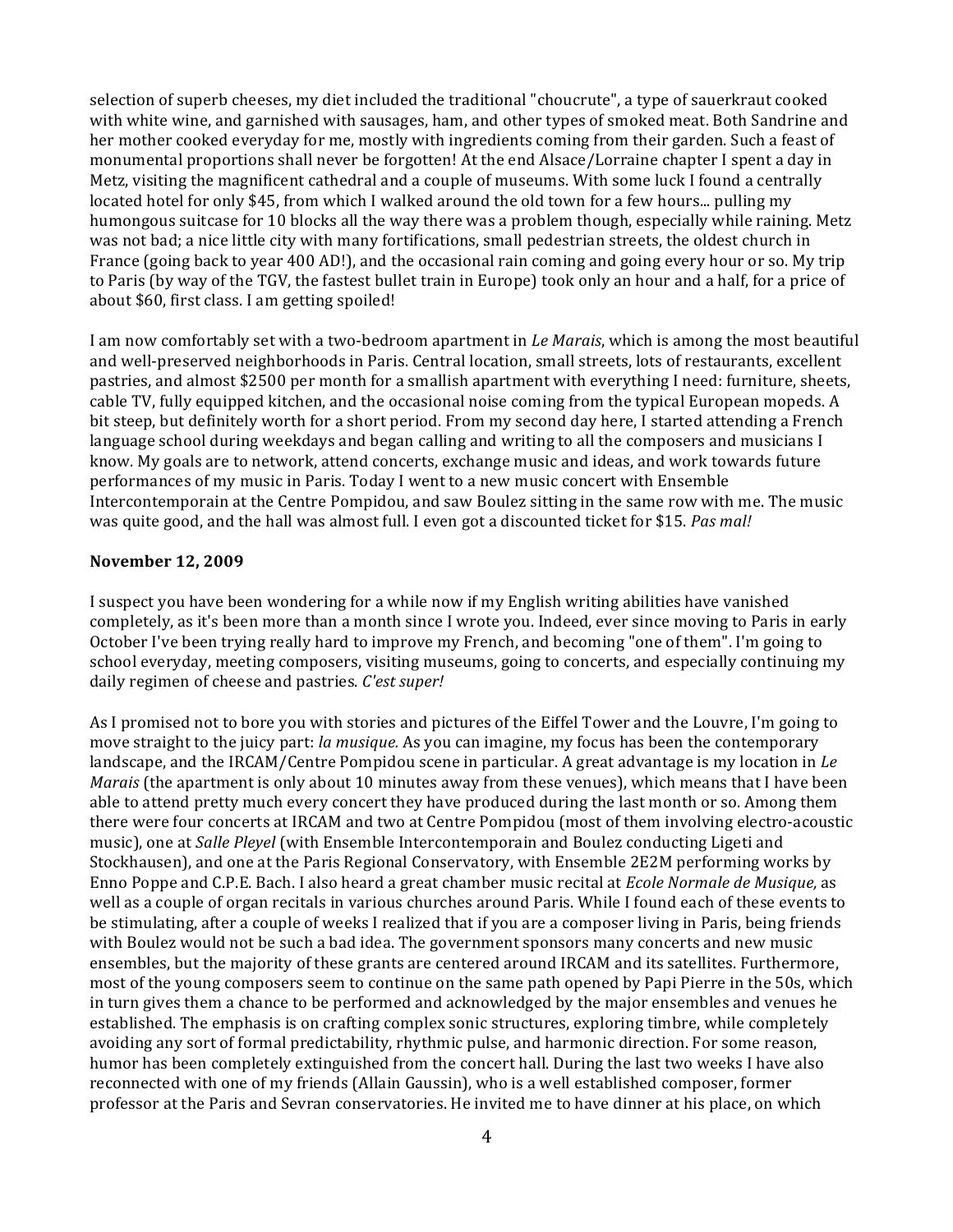occasion we discussed at length his composition lessons with Messiaen and the role played by Boulez in developing the postwar new music scene in France. I shall see him again next week.

There is more, much more to talk about. My eating habits have changed quite a bit, as everything is smaller and better tasting here. I have been eating bread and cheese pretty much everyday, with no signs of weight gain. I am obviously walking a lot, drinking a bit of red wine everyday, and trying to do what the French are doing in order to avoid obesity. No matter what restaurants I tried, I noticed that the food is not greasy, salty, or excessively sweet. The portions are small, and the meat servings are no more than 30% of the entire meal. Comparing with LA, I found Parisian restaurants to be overpriced, with excellent food but awful service. My recent theme has been couscous and Moroccan food, in a quest to find the best recipe in town (so far I've tried five places).

As far as museums, I had a better time with less touristy places. *Petit Palais*, The Modern Art Museum of Paris, and *Carnavalet* turned out to leave a more positive impression than the insanely crowded Louvre, which has become some sort of a Disneyland-like attraction. A couple of weeks ago I also made a daytrip to the Loire Valley, where I visited three superb castles: *Chenonceau, Cheverny* and *Chambord*. Leonardo da Vinci died not far from one these castles, which contains a spiral staircase he supposedly designed at the end of his life. It was a welcome break from the busy life and crowded streets of central Paris.

So far, my time in Paris has been as incredible as I have ever dreamt. If I could single out the best moment it will have to be my daily walk in *Le Marais*, heading to the language school every morning, among all the busy Parisians going about their business. The simple pleasure of getting lost everyday on these tiny Medieval streets is worth more than any museum in the world.

# **December 6, 2009**

Over the past month, I have experienced and learned much more than I ever imagined. How can I possibly share with you all my travel impressions, following a busy month of concerts in Paris, a trip to the French Riviera, my meeting with Kurtag, and simply put, my serious attempt at breathing French air as a local, and not just as a passing tourist. I've avoided writing this letter for a while now. Still, I don't know where to begin.

November '09 in Paris was particularly exciting. A whole week of concerts was devoted to contemporary Hungarian music, which to be honest, is among the best gifts one could have offered me. Ensemble InterContemporain played Ligeti's Violin Concerto, in addition to numerous other works by Kurtag, Eotvos, and some other young Hungarian composers. Following a conference and roundtable discussion with his music publishers, I was able to meet Kurtag and chat with him (in perfect Romanian) about his years in Transylvania, as well as his latest projects. He was very kind and promised to listen to my CD, which I gave him that night. I shall never forget this brief encounter.

I also heard many other symphonic, new music and jazz concerts in some of my favorite locations, such as the *Cite de la Musique*, IRCAM, *Centre Pompidou*, The Romanian Cultural Institute, and so on. The Baden Baden Symphony and Brussels Philharmonic were invited in November as well, so it was not always about the French. Those of you who are into jazz, may want to check out Kristjan Randalu, a truly amazing Estonian pianist (just search him on YouTube). Besides all these great concerts, my daily life in Paris continued happily with French classes, lots of cheese and baguettes, museums, couscous, and countless neighborhood walks, each one of them focused on a particular area of historic interest. I have also seen the worst of Paris (as in how to beat everybody else in the world at being rude and ineffective), which I will be writing about in the "bonus section", below.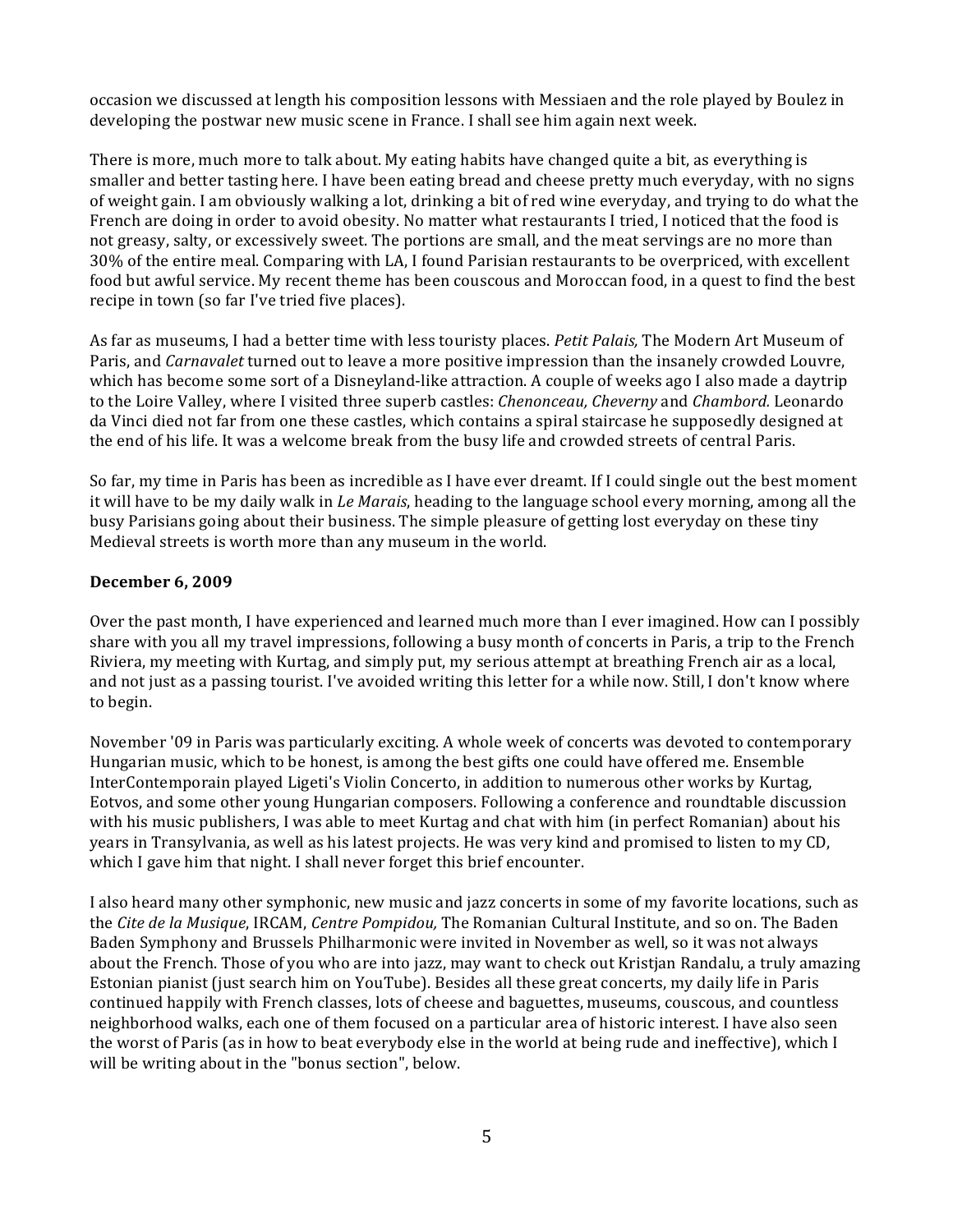Among my late November travels I should mention a trip to the Fontainebleau Palace (one hour outside Paris), as well as my first visit to Southern France, in Provence and the Riviera. The four days I spent in the south have been absolutely amazing! I got a really good taste (indeed!) of Avignon, Aix-en-Provence, Antibes, Nice and Monaco/Monte Carlo, in a short trip that brought me very close to Italy. This chapter may have been the highlight of my entire European trip, in terms of natural beauty, historical significance, and culinary enjoyment.

Since December 1 I have been teaching at the National University of Music in Bucharest, which so far has been great. It's getting colder, but the food is also becoming cheaper and tastier. I will be back in the US on December 28, but hope to write another report about my Romanian adventures soon.

### December 25, 2009

Who would have thought that my sabbatical will reach its last chapter one day? Is there any way one could forever prolong a beautiful dream? I'm awake now. It's almost over. In a few days I will be returning to the U.S., and soon, I will have my feet firmly landed on planet REALITY. You are reading the epilogue of what has been the trip of my life. I hope that one day, you too will grab a backpack and start traveling around the world without worries. Don't postpone. My own adventure has been worth the time, effort and money invested, every single day, in every single place I visited. If you could just trust my words and pictures...

The last few weeks have been quite busy. Since September 1st I have been teaching at the National University of Music in Bucharest on a Fulbright grant, going to new music concerts, and reconnecting with my family, friends, and former professors. At the university I gave a very well received presentation on my music, taught private lessons in composition, lectured on American music (Ives and Varese) and the education system in the U.S., and audited a few courses taught by my favorite professors. While a few of the composition students were truly extraordinary, the majority was slightly above average. Overall, I think the program has lost its cutting edge virility, especially as the younger generation has more options these days and less pressure to perform and succeed. Despite all these changes, the school seems to be doing better than CSUN's Music Department in many areas. They have two concert halls in excellent shape (one with an organ and a beautiful one with an orchestra pit for operas), lots of practice rooms, a pretty good library, free wifi for everybody, and last but not least, a solid tradition going back almost 150 years.

I also took a short trip to Transylvania, where I visited a few small towns and villages founded in the Middle Ages by Saxon immigrants. This is not at all the high tourist season, so what I saw with my friend Mihai was mostly the quiet life of the local folk. Early December was not that cold yet, so the timing was excellent. Back in Bucharest, I continued going to concerts, meeting with musicians, visiting museums, and checking out the traditional restaurants. I found the food to be excellent, pretty cheap, and the service to be better than in France (occasionally even better than in the U.S.). While the selection of Romanian dishes is very wide, the variety of ethnic dishes does not match LA or any other major European city. The city itself used to be glamorous, until the communists decided to get rid of a few 19th century neighborhoods and cut endless boulevards planted with apartment blocks. One would need to know very well this place in order to find its treasures, not to mention that the winter is not a good time for such neighborhood walks. Over the past two weeks it has been really cold, with temperatures as low as 10 degrees Fahrenheit. For a few days the whole city was covered with snow, which lead to horrible traffic and lots of delays.

If I could pick a few favorite moments and places from all the countries I visited, they will probably be in Southern France. My peaceful days in Avignon, Aix-en-Provence and Antibes have been truly unforgettable. Right now, however, I need to look forward. I'm ready to come back!